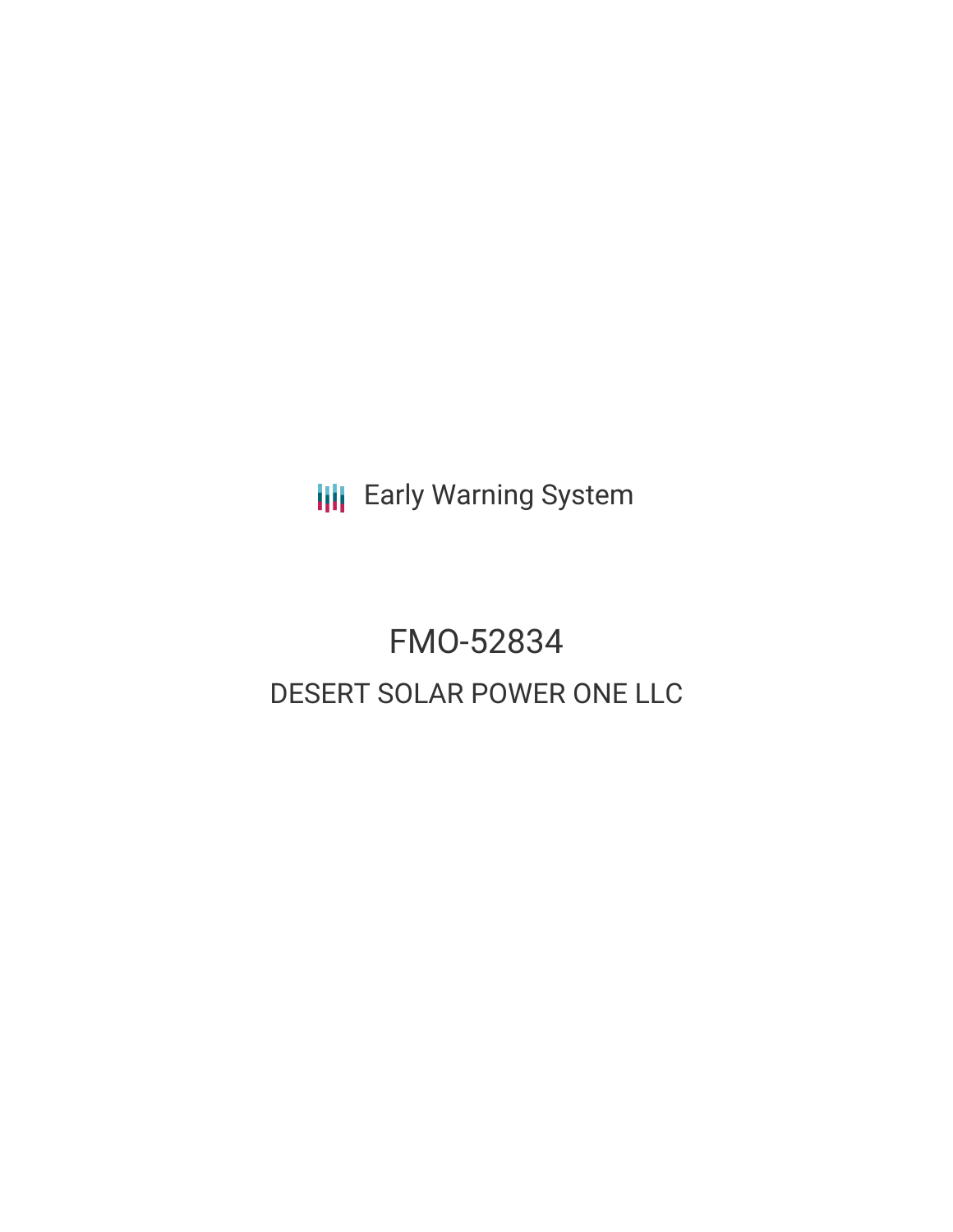

## **Quick Facts**

| <b>Countries</b>               | Mongolia                                      |  |  |  |
|--------------------------------|-----------------------------------------------|--|--|--|
| <b>Financial Institutions</b>  | Netherlands Development Finance Company (FMO) |  |  |  |
| <b>Status</b>                  | Approved                                      |  |  |  |
| <b>Bank Risk Rating</b>        | B                                             |  |  |  |
| <b>Voting Date</b>             | 2018-05-01                                    |  |  |  |
| <b>Borrower</b>                | Desert Solar Power One LLC                    |  |  |  |
| <b>Sectors</b>                 | Energy                                        |  |  |  |
| <b>Investment Type(s)</b>      | Loan                                          |  |  |  |
| <b>Investment Amount (USD)</b> | $$10.52$ million                              |  |  |  |
| <b>Loan Amount (USD)</b>       | $$10.52$ million                              |  |  |  |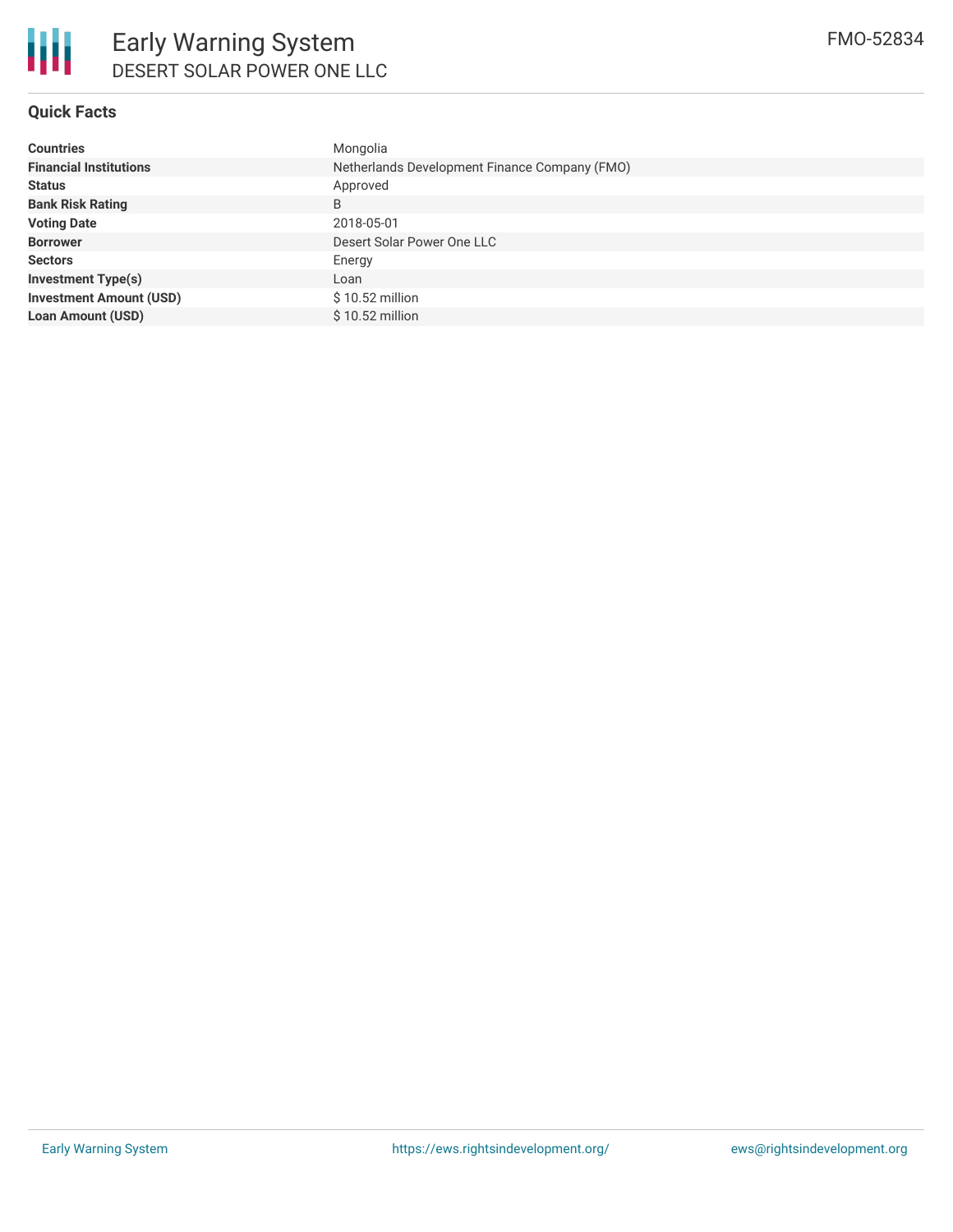

#### **Project Description**

The project objective is to support the development, construction and operation of a 30MW solar photovoltaic power plant to be located approximately 450km to the south east of Ulaanbaatar in the Gobi desert. The FMO website stated that the intended transaction will contribute to reducing Mongolia's carbon intensity, meeting its increasing power demand and achieving the Mongolian strategic goal of renewable energy accounting for 20 % of all power by 2020, and 30 % by 2030. It will also increase the private share of generation, in a sector still largely state-dominated.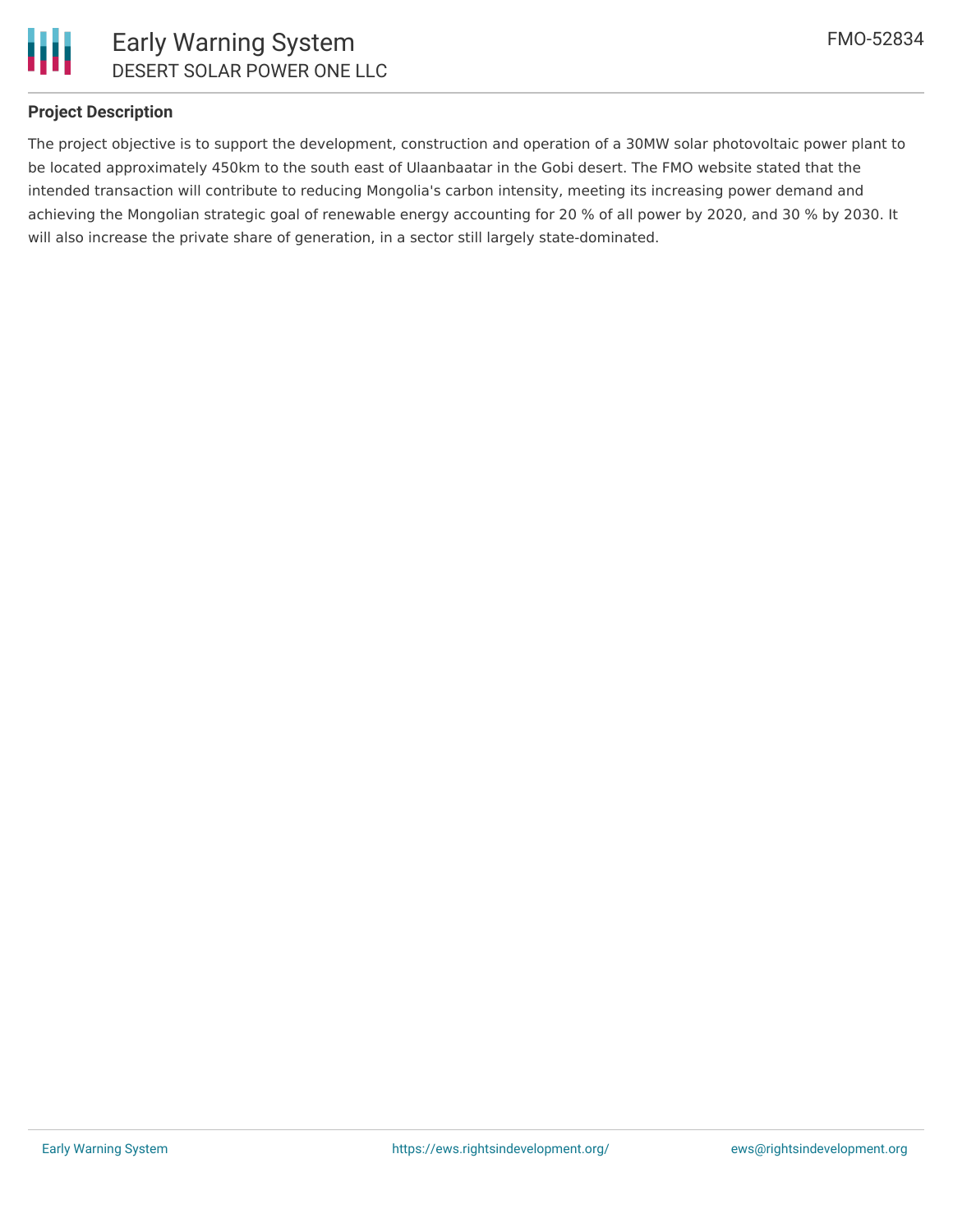## 朋 Early Warning System DESERT SOLAR POWER ONE LLC

#### **Investment Description**

Netherlands Development Finance Company (FMO)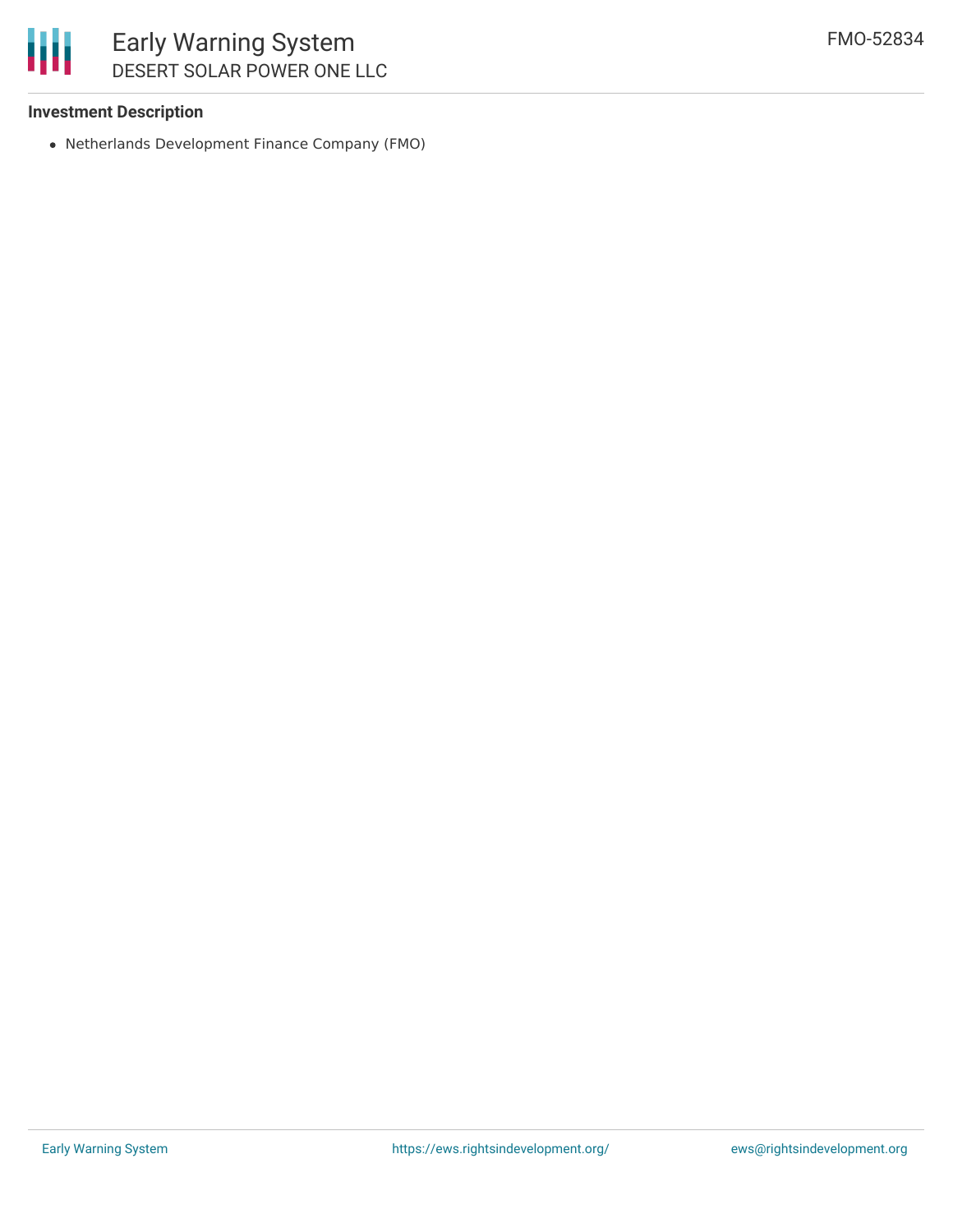

#### **Private Actors Description**

Desert Solar Power One LLC (the Company) is a special purpose limited liability company incorporated in Mongolia for the sole purpose of developing, constructing and operating the Project. The Company is ultimately owned by United Green Group, a group of companies involved in a range of activities including renewable energy projects, and the Tucher Group GmbH.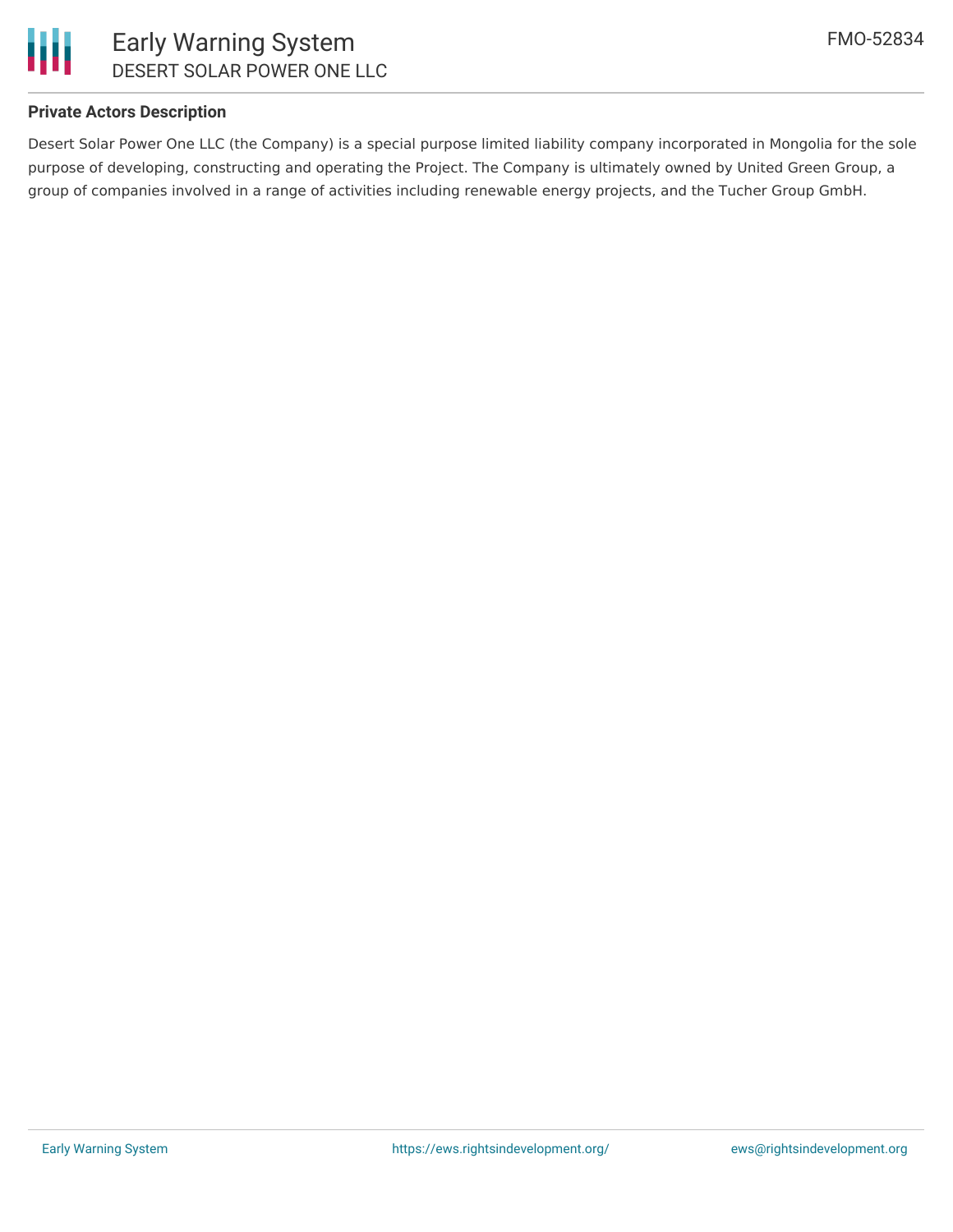

# Early Warning System DESERT SOLAR POWER ONE LLC

| <b>Private Actor 1</b> | <b>Private Actor</b><br>l Role. | <b>Private Actor</b><br><b>Sector</b> | Relation                 | <b>Private Actor 2</b>     | <b>Private Actor</b><br>2 Role | <b>Private Actor</b><br>2 Sector |
|------------------------|---------------------------------|---------------------------------------|--------------------------|----------------------------|--------------------------------|----------------------------------|
|                        | $\overline{\phantom{a}}$        | $\overline{\phantom{0}}$              | $\overline{\phantom{a}}$ | DESERT SOLAR POWER ONE LLC | Client                         | $\overline{\phantom{a}}$         |